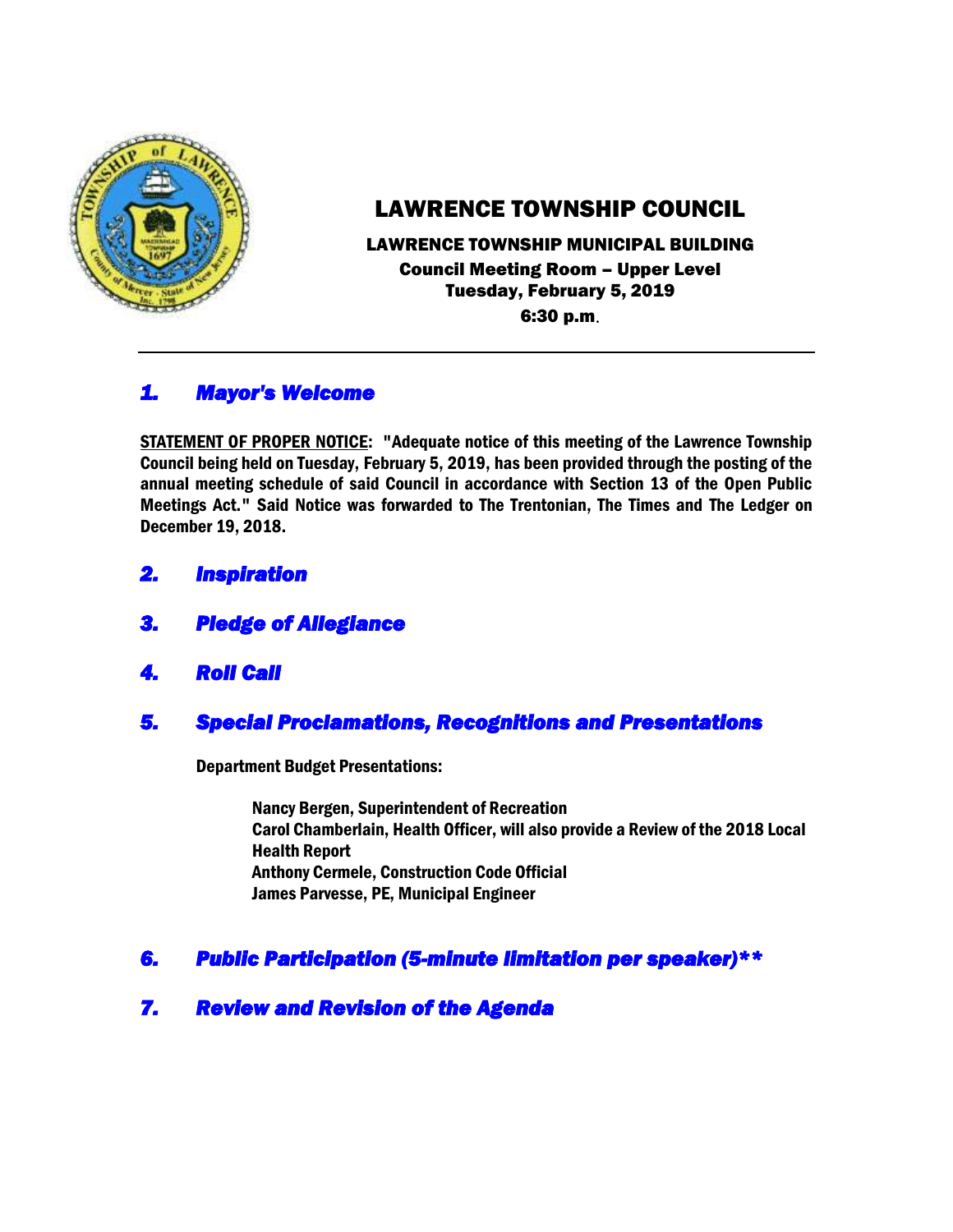## *8. Adoption of Minutes of Previous Meetings*

- A. Regular Meeting October 17, 2018
- B. Closed Session January 15, 2019

## *9. Awarding and/or Rejecting of Bids\**

A. Authorizing Awarding Bid for Power Purchase Agreement with Greenskies Renewable Energy, LLC

#### *10. Introduction of Ordinances***\*\***

- A. ORDINANCE PROVIDING FOR SIDEWALK IMPROVEMENTS IN AND BY THE TOWNSHIP OF LAWRENCE, IN THE COUNTY OF MERCER, NEW JERSEY, APPROPRIATING \$57,191.65 THEREFOR AND DIRECTING THE SPECIAL ASSESSMENT OF THE COST THEREOF
- *11. Adoption of Ordinances\**
- *12. Manager's Report*
- *13. Attorney's Report*
- *14. Clerk's Report*
- *15. Unfinished Business*
- *16. New Business*
- *17. Public Participation (3-minute limitation per speaker) \*\**
- *18. Resolutions*

#### A. Bond Acceptance

- 1) Authorizing Acceptance of Bonding for Grace Hill Properties, SP-09/17
- B. Bond Release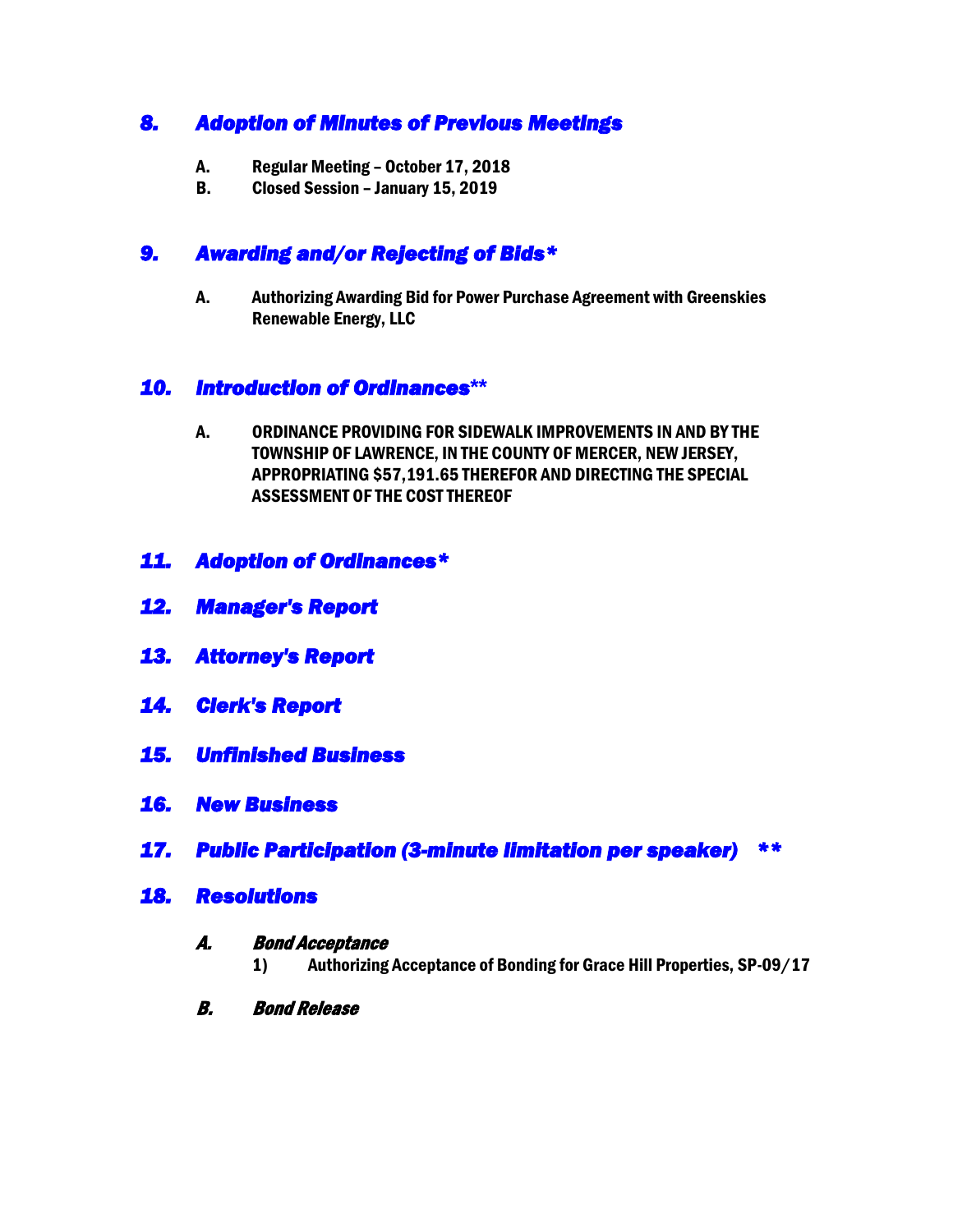### C. Escrow Release

- 1) Authorizing Partial Release in Inspection Escrow and Full Release of Review Escrow to Concentra, ZB-03/16
- 2) Authorizing Full Release of Review Escrow for First Baptist Church, SP-11/16
- 3) Authorizing Full Release of Inspection Escrow for Mercer Mall Expansion Project, SP-03/13

#### D. Refunds

- 1) Authorizing Recreation Fee Refund
- 2) Authorizing Fire Safety Permit Refund
- 3) Authorizing Tax Overpayment Refunds
- 4) Authorizing Dental Insurance Overpayment Refund

### E. Special Items of Revenue

#### F. Professional Services Agreements

- 1) Authorizing Amending the Agreement for Engineering Consultant for Planning and Zoning Board SP/SD Review
- 2) Authorizing Amending Agreement for Planning Consultant to the Planning Board

#### G. Grants

1) Authorizing Support for Sustainable Jersey Grant Application Through the Public Service Electric & Gas Foundation

#### H. Miscellaneous

- 1) Authorizing Appointments to Boards and Committees
- 2) Authorizing the Sale of 7 Alburtus Court an Affordable Housing Unit
- 3) Authorizing the Cancelation of 2017 Pre-Petition Sewer Bill
- 4) Authorizing the Municipal Manager to Purchase Affordable Housing Units at Sheriff Sale
- 5) Authorizing Amending the 2019 Temporary Budget
- 6) Authorizing Replacement of a Court Bail Check
- 7) Authorizing a Closed Session of Council Immediately Following the Regular Meeting, if necessary

## *19. Council Initiatives & Liaison Reports*

### *20. Written Communications*

A. Letter from Frank Joworisak Regarding Diesel Particulates